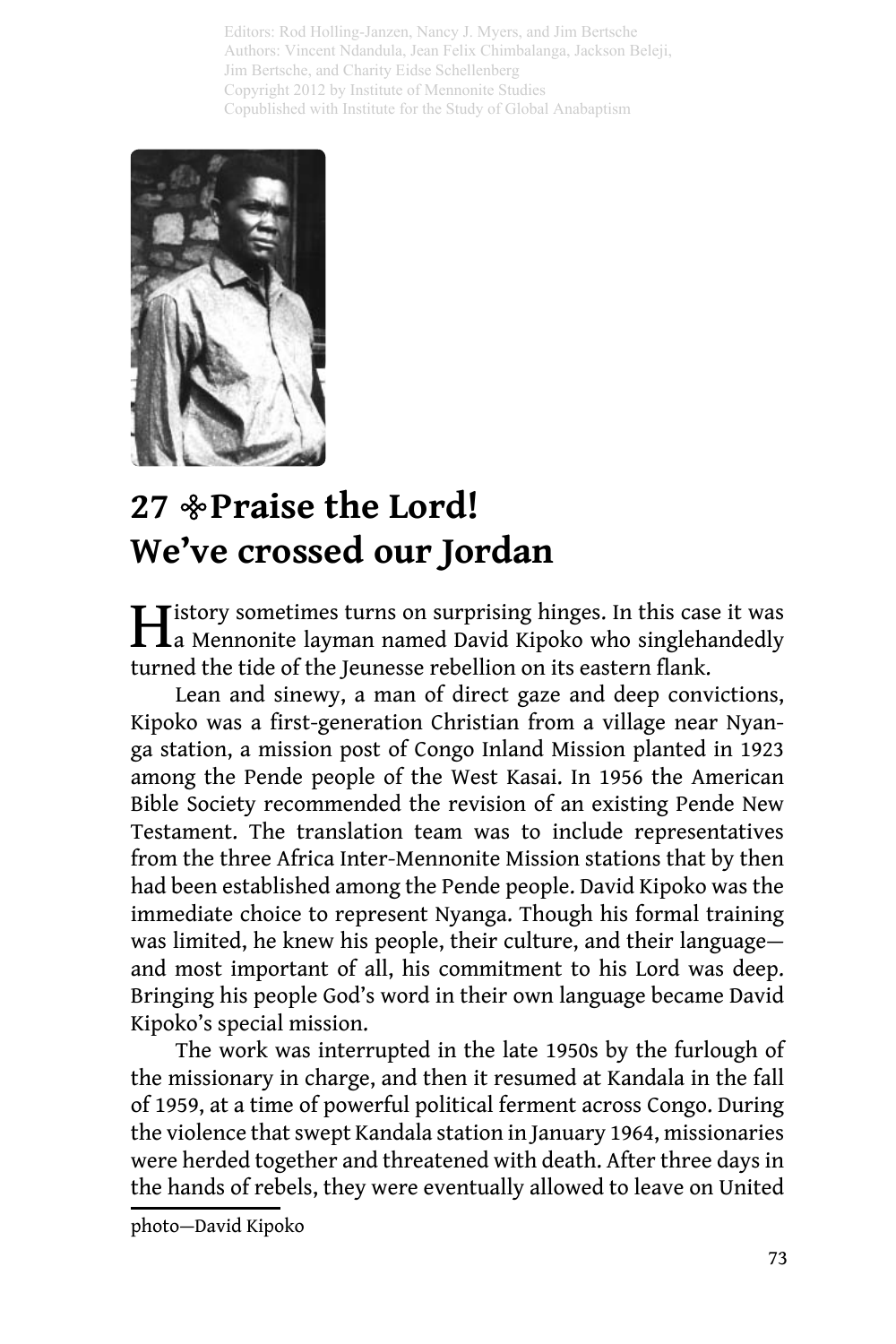Editors: Rod Holling-Janzen, Nancy J. Myers, and Jim Bertsche Authors: Vincent Ndandula, Jean Felix Chimbalanga, Jackson Beleji, Jim Bertsche, and Charity Eidse Schellenberg

**74 \* The Jesus Tribe**<br> **74 \* The Jesus Tribe** of with Institute for the Study of Global 4 Copublished with Institute for the Study of Global Anabaptism

Nations helicopters. The missionaries had negotiated with the helicopter crews that they would immediately return for David Kipoko, his family, and the nonresident Bible Institute families.

At this point David Kipoko asserted himself. Gathering the institute's nonresident students around him, he said: "We do not know whether the helicopters will return. To wait here is dangerous. Gather what few things you have. We must start our journey back to the West Kasai immediately."

They were fifty-six people in all, twenty-two adults and thirtyfour children—fourteen of them so small that they had to be carried most of the time. Each couple had pitiful little bundles of personal goods they'd been able to salvage from their burning homes on the night of the attack. Kipoko had rescued his most precious possession and tossed it into the nearby tall grass. This small case containing his portable typewriter had come to symbolize his personal mission in life. He assigned his oldest son to carry it on his head during the uncertain days that lay ahead. To add special anxiety, Kipoko's wife, Gin'a Laurent, was nine months pregnant.

They made their way down to the Kwilu River in evening light, crossed to the opposite bank, and bedded down in streamside brush for the night. At first light they were up and began their trek through rebel-controlled country toward the distant Loange River, which marked the border of their homeland, the West Kasai.

They walked single file, Kipoko in the lead. They were constantly challenged by roving bands of rebels. "Who are you? Where are you going? Are you with us or against us?" In every encounter Kipoko silently prayed, squared his shoulders, faced his hostile questioners, and negotiated his way past them. Around midday the travelers came to a fork in the path. The shorter route to the left would lead through a more populated area and a chance of finding food, water, and shelter at night. But Kipoko warned that they would also encounter more rebels. They would take the right fork, which, though longer, would (they hoped) mean less rebel traffic.

By late afternoon they approached a small village. Finding shade along the edge, the group dropped to the ground while Kipoko sought out the chief to ask for drinking water, food, and shelter for the night. Fearful of possible retaliation from rebels, the chief refused all their requests. The group slept in the open at the edge of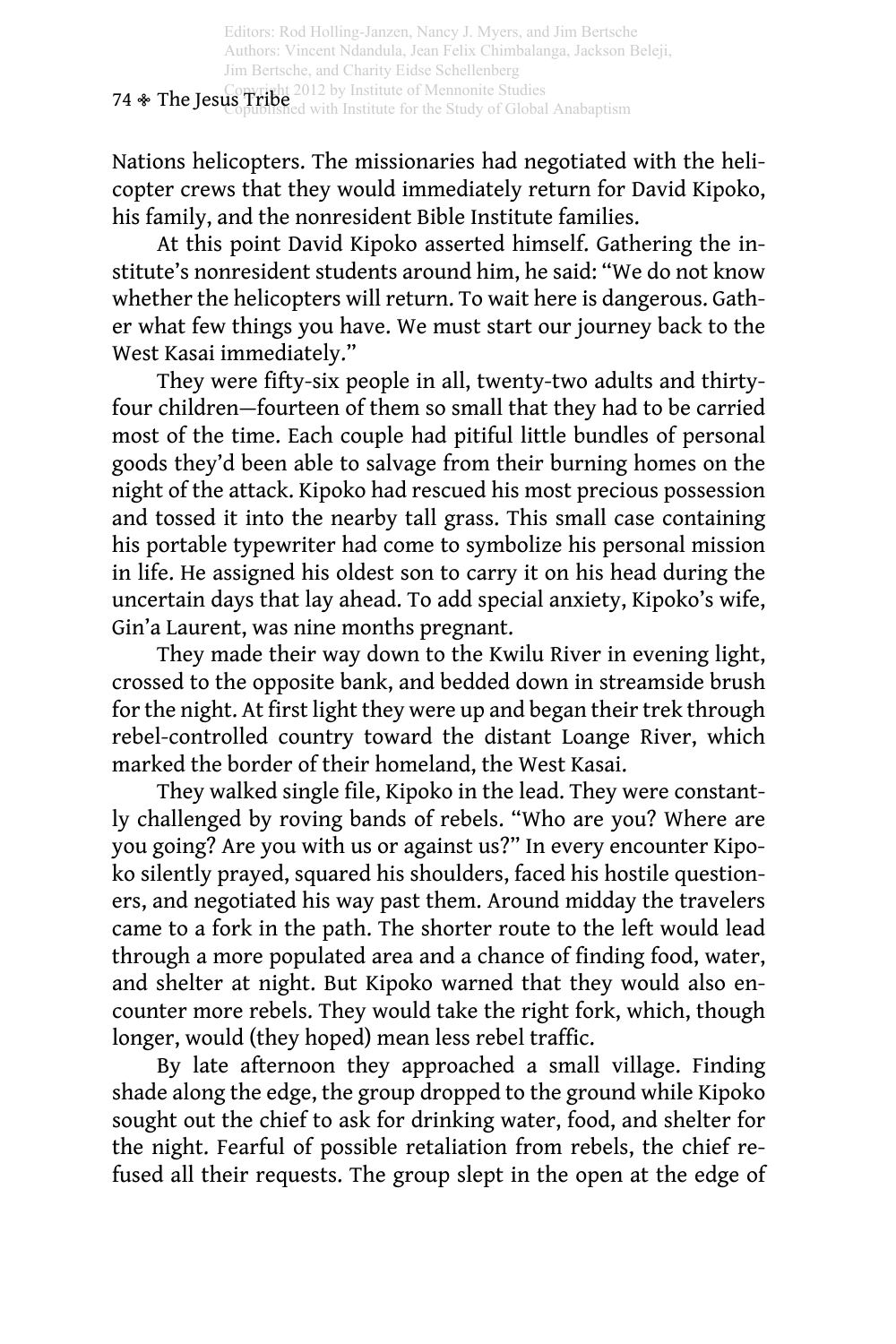Copyright 2012 by Institute **Praise the Lord! We've crossed our Jordan \* 75** Editors: Rod Holling-Janzen, Nancy J. Myers, and Jim Bertsche Authors: Vincent Ndandula, Jean Felix Chimbalanga, Jackson Beleji, Jim Bertsche, and Charity Eidse Schellenberg Copublished with Institute for the Study of Global Anabapti

the village and left silently at dawn for another long day's trek under the tropical sun.

As the sun dipped toward the west on the second day, they came to a village situated on a bluff overlooking the distant Loange River. Once again they slumped to the ground and were almost immediately surrounded by a group of surly youth from that village, who challenged them: "We don't know who you are, but if we find out there are any Baluba or Lulua among you (ethnic groups from across the river), they will not leave this village alive." In fact, the group included students from both tribes.

In response to this menace, Kipoko asked to speak to the village chief. After again encountering fears and refusals, Kipoko eventually discovered that he and the chief belonged to the same extended clan and traced their lineage to a common ancestor. He picked up a handful of sand and tossed it into the air, signifying a claim of common kinship and land, and he pled with the chief not only to spare the lives of the strangers among them but also to provide desperately needed food and water.

The chief replied that he would convene his village elders that night and bring word of their decision within a few hours. While his exhausted fellow travelers slept, Kipoko sat among them, prayed, and waited. Finally the chief appeared out of the night shadows. He said: "It has been decided. You can sleep in peace. I've persuaded my elders to allow your whole group to leave in the morning. I do not want the blood of the friends of my kinsman on my hands."

The next morning, after food and water had been provided, the group resumed travel and came to river's edge by midafternoon, where they bargained over fees for being ferried across the river in dugout canoes. Though they had been given safe passage to the river, they were not exempt from extortion at the hands of the canoe men. Each couple had to untie their little bundles and barter bits of their last earthly goods for passage.

When the last canoe load had traversed the river marking the frontier of rebel control, Kipoko promptly summoned everyone and announced a service of thanksgiving. After singing a couple of hymns from memory, he said: "People call this river the Loange, but for us it has become our Jordan. The Lord has brought us out of a land of death and across this river. We must praise him. We still have a long path before us, and we do not know what awaits us. We have no rocks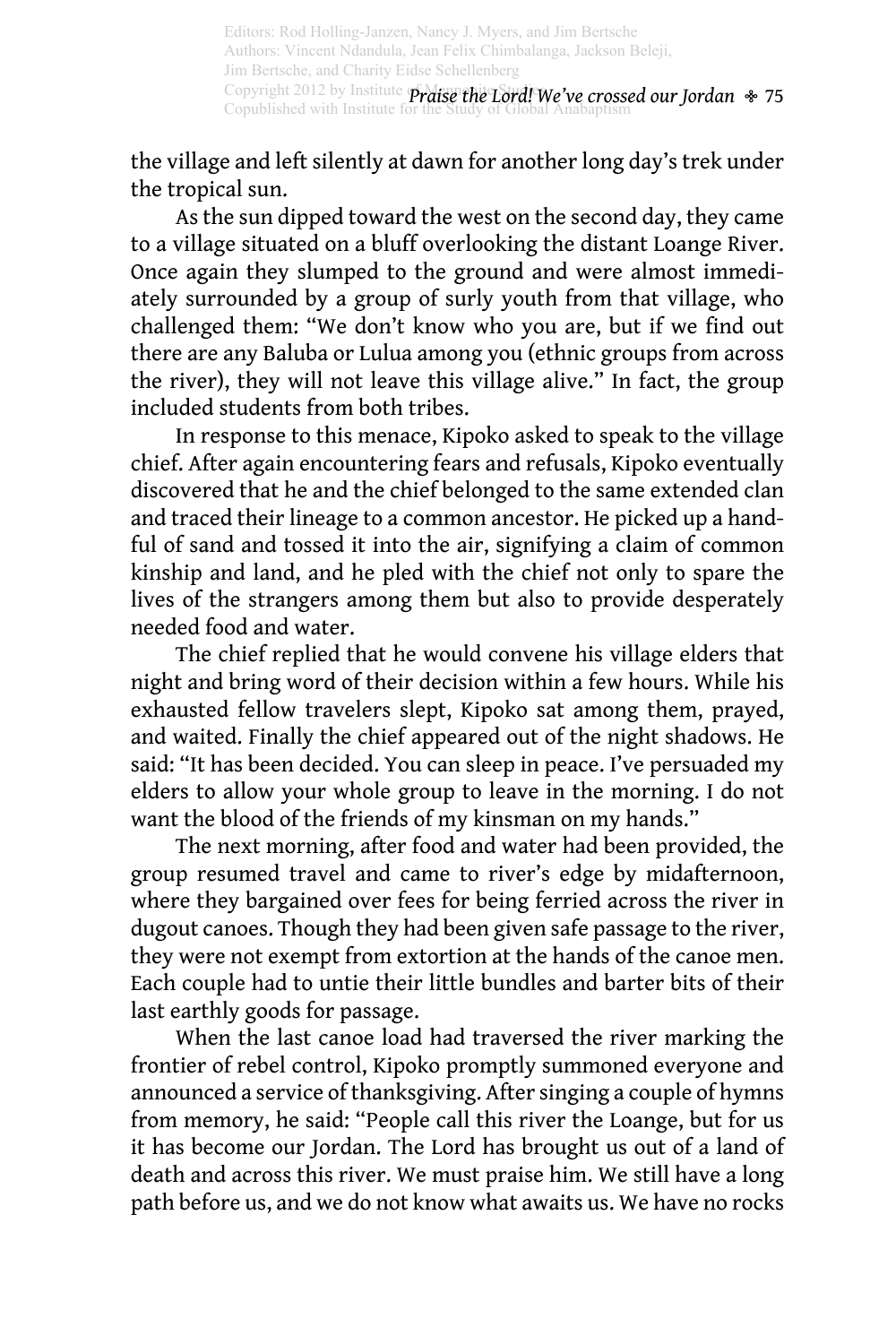Editors: Rod Holling-Janzen, Nancy J. Myers, and Jim Bertsche Authors: Vincent Ndandula, Jean Felix Chimbalanga, Jackson Beleji, Jim Bertsche, and Charity Eidse Schellenberg

## **76 \* The Jesus Tribe**<br>**76 \* The Jesus Tribe** of With Institute for the Study of Global 4 Copublished with Institute for the Study of Global Anabaptism

here on the river bank with which to build an altar as did the Israelites, but our prayers of thanksgiving are the offering we lift before his face." After prayer, they shared what little food they had left and resumed their journey.

During the late afternoon of this third day, it began to rain. Toward evening they arrived, wet and weary, at a village whose chief refused them shelter and food. Rebel country was so near that he feared retribution. It was after dark when they reached the next village, where once again they were met with hostility and fear. But at last they were permitted to throw down their mats at the edge of village for the night.

Next morning, unmindful of wet clothing and empty stomachs, they pressed on. This time their goal was a distant village where they knew a Mennonite teacher-evangelist and a cluster of Christians were living. If they could make it that far, they knew their escape was assured. With only brief stops in the sparse shade of scrubby trees, they plodded along. Finally, after dark, they approached the flickering glow of village hearth fires and the sound of shouted welcomes of Christian friends.

As children were taken from aching arms and weights lifted from bodies trembling with fatigue, the weary party collapsed gratefully on stools and mats. Early next morning a bicycle messenger was sent to Nyanga. By late afternoon the following day, a mission truck had arrived and transported them all to the mission post. Gin'a Laurent, Kipoko's pregnant wife, quietly told her husband that she was going directly to the maternity, where a few hours later she gave birth to a son. Kipoko named the infant Gikenene ("sorrow, distress"), to commemorate the traumatic experiences surrounding his birth.

The Nyanga church council called a meeting the next morning to hear Kipoko's news. They were not only curious but also greatly concerned, because chiefs in that area were by that time leaning toward supporting the rebellion across the river. Kipoko's response was quick: "Invite all the chiefs and elders from the villages around us for a meeting. I'm eager to talk with them."

 Word went out, and on a given day the Nyanga chapel was packed with village chiefs and notables. Kipoko took the platform and addressed them passionately. "You've come to hear news about the Jeunesse rebellion across the Loange River in Bandundu Province. If you want this mission station to be burned down and you